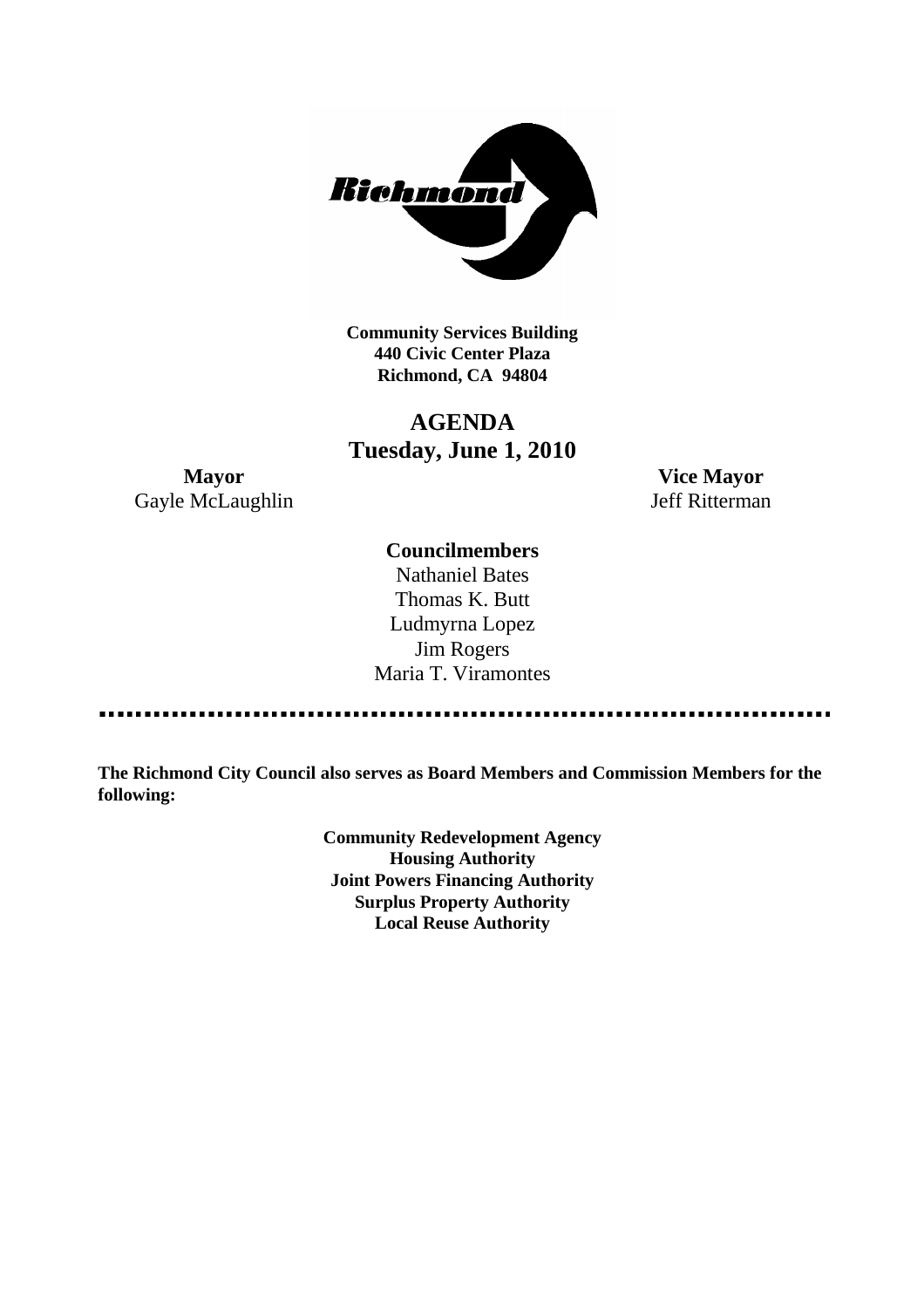# **MEETING PROCEDURES**

The City of Richmond encourages community participation at its City Council meetings and has established procedures that are intended to accommodate public input in a timely and time-sensitive way. As a courtesy to all members of the public who wish to participate in City Council meetings, please observe the following procedures:

**PUBLIC COMMENT ON AGENDA ITEMS:** Anyone who desires to address the City Council on items appearing on the agenda must complete and file a pink speaker's card with the City Clerk **prior** to the City Council's consideration of the item. Once the City Clerk has announced the item and discussion has commenced, no person shall be permitted to speak on the item other than those persons who have submitted their names to the City Clerk. Your name will be called when the item is announced for discussion. **Each speaker will be allowed TWO (2) MINUTES to address the City Council on NON-PUBLIC HEARING items listed on the agenda.**

**OPEN FORUM FOR PUBLIC COMMENT:** Individuals who would like to address the City Council on matters not listed on the agenda or on **Presentations, Proclamations and Commendations, Report from the City Attorney, or Reports of Officers** may do so under Open Forum. All speakers must complete and file a pink speaker's card with the City Clerk **prior** to the commencement of Open Forum. **The amount of time allotted to individual speakers shall be determined based on the number of persons requesting to speak during this item. The time allocation for each speaker will be as follows: 15 or fewer speakers, a maximum of 2 minutes; 16 to 24 speakers, a maximum of 1 and one-half minutes; and 25 or more speakers, a maximum of 1 minute.**

#### **SPEAKERS ARE REQUESTED TO OCCUPY THE RESERVED SEATS IN THE FRONT ROW BEHIND THE SPEAKER'S PODIUM AS THEIR NAME IS ANNOUNCED BY THE CITY CLERK.**

**CONSENT CALENDAR:** Consent Calendar items are considered routine and will be enacted, approved or adopted by one motion unless a request for removal for discussion or explanation is received from the audience or the City Council. A member of the audience requesting to remove an item from the Consent Calendar must complete and file a speaker's card with the City Clerk **prior to the City Council's consideration of Agenda Review.** An item removed from the Consent Calendar may be placed anywhere on the agenda following the City Council's agenda review.

*The City Council's adopted Rules of Procedure recognize that debate on policy is healthy; debate on personalities is not. The Chairperson has the right and obligation to cut off discussion that is too personal, too loud, or too crude.*

**\*\*\*\*\*\*\*\*\*\*\*\*\*\*\*\*\*\*\*\*\*\*\*\*\*\*\*\*\*\*\*\*\*\*\*\*\*\*\*\*\*\*\*\*\*\*\*\*\*\*\*\*\*\*\*\*\*\***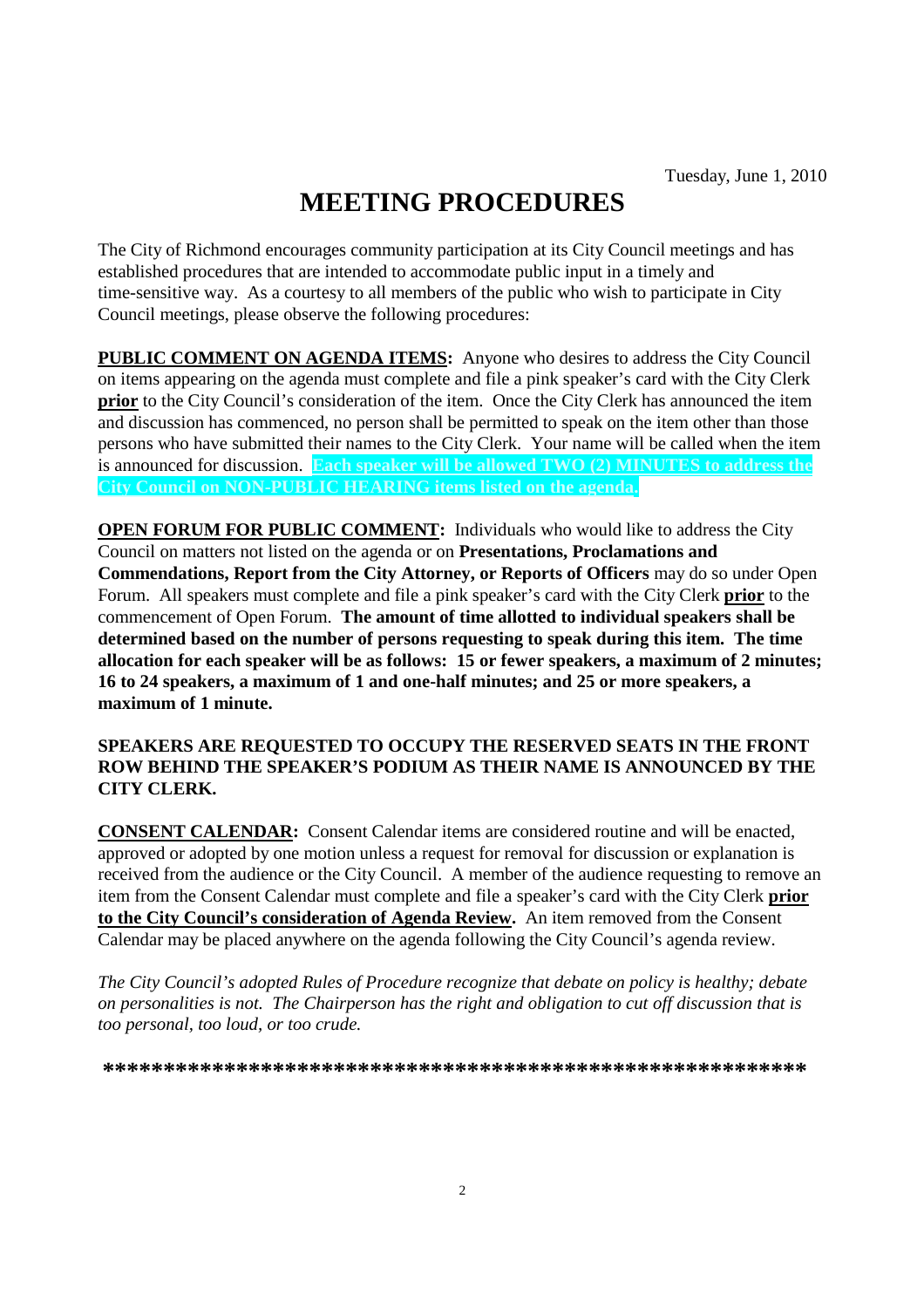Tuesday, June 1, 2010

## **EVENING OPEN SESSION**

6:00 p.m.

#### **A. ROLL CALL**

#### **B. PUBLIC COMMENT**

#### **C. ADJOURN TO CLOSED SESSION**

### **CLOSED SESSION**

Shimada Room of the Community Services Building

#### **A. CITY COUNCIL**

**A-1.** CONFERENCE WITH LEGAL COUNSEL - EXISTING LITIGATION (Subdivision [a] of Government Code Section 54956.9):

Cosco Busan Oil Spill (City and County of San Francisco vs. Regal Stone)

**\*\*\*\*\*\*\*\*\*\*\*\*\*\*\*\*\*\*\*\*\*\*\*\*\*\*\*\*\*\*\*\*\*\*\*\*\*\*\*\*\*\*\*\*\*\*\*\*\*\*\*\*\*\*\*\*\*\***

# **RICHMOND CITY COUNCIL**

6:30 p.m.

#### **PLEDGE TO THE FLAG**

- **A. ROLL CALL**
- **B. STATEMENT OF CONFLICT OF INTEREST**
- **C. OPEN FORUM FOR PUBLIC COMMENT**
- **D. AGENDA REVIEW**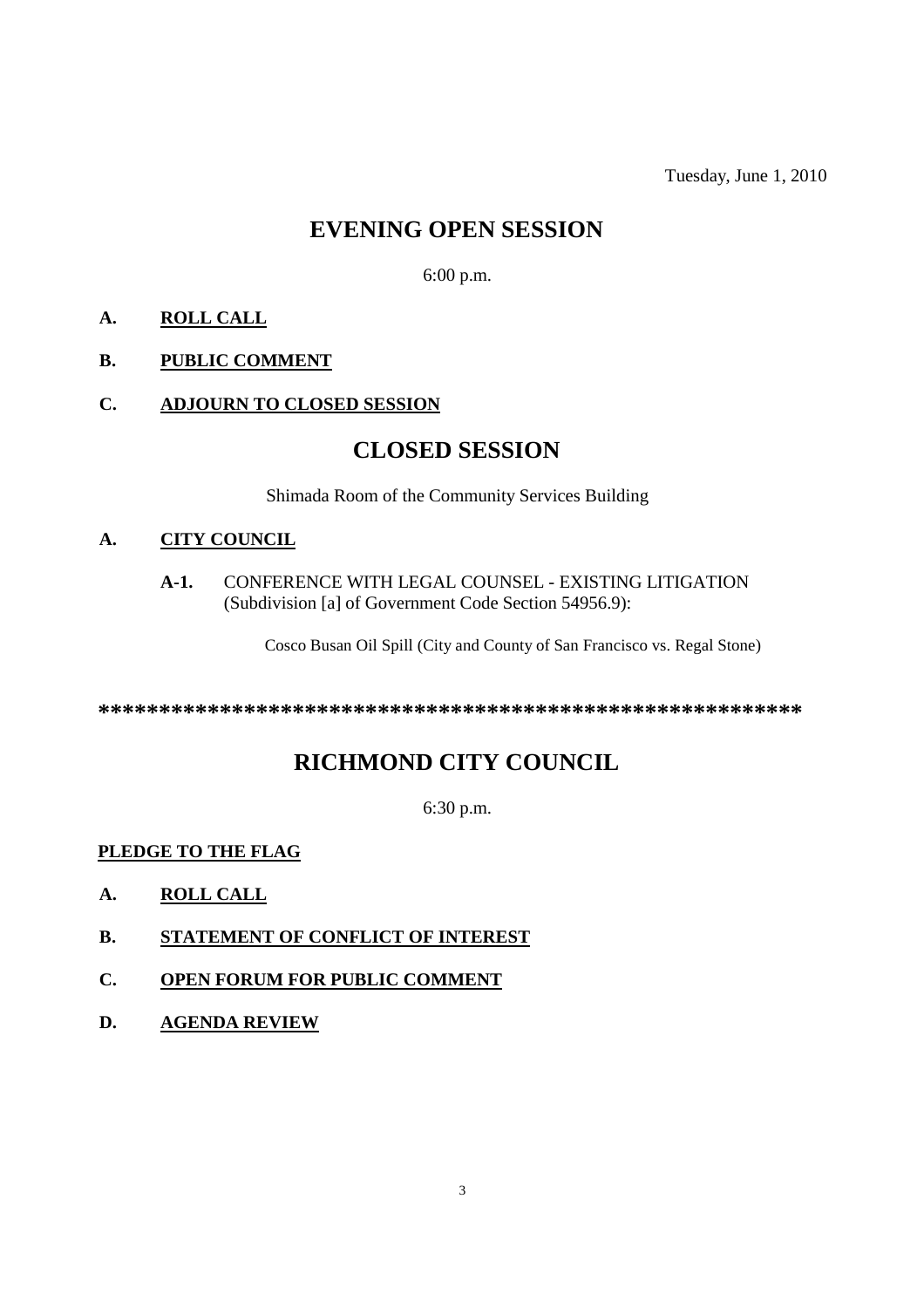#### **E. PRESENTATIONS, PROCLAMATIONS, AND COMMENDATIONS**

- **E-1.** Proclamation declaring the month of June Lesbian, Gay, Bisexual, and Transgender Pride Month in the City of Richmond - Mayor's Office (Mayor McLaughlin 620-6503).
- **E-2.** Proclamation declaring June 5, 2010, through June 12, 2010, as National Neighborworks® Week - Mayor's Office (Mayor McLaughlin 620-6503).

#### **F. REPORT FROM THE CITY ATTORNEY OF FINAL DECISIONS MADE AND NON-CONFIDENTIAL DISCUSSIONS HELD DURING CLOSED SESSION**

#### **G. CITY COUNCIL CONSENT CALENDAR**

- **G-1.** ADOPT a resolution adjusting the 2009/2010 Wastewater Enterprise budget: (1) increasing revenues by \$1,922,260.46; (2) increasing capital expenditures by \$1,722,260.46; and (3) increasing professional services by \$200,000, to appropriate funds received through the contract settlement with Veolia Water NA - Engineering Services (Chad Davisson 620-5486).
- **G-2.** APPROVE an amendment to the contract with Rising Sun Energy Center to provide Vocational English as a Second Language Energy Efficiency Workforce Development Training for RichmondBUILD grant participants. The contract amount will be increased by \$21,910 for a total contract amount not to exceed \$156,910, which is funded by a federal Clean Energy Grant. The revised contract term will be March 1, 2010, through June 30, 2011 - Employment and Training Department (Sal Vaca/Fred Lucero 307-8006).
- **G-3.** ADOPT a resolution approving the Engineer's Report for Fiscal Year 2010-2011 for the Hilltop Landscape Maintenance District (HLMD), declaring the City Council's intention to increase the annual assessment in the HLMD, and to announce a public hearing concerning the proposed increased assessment on July 20, 2010 - Public Works Department (Yader A. Bermudez 231-3009).
- **G-4.** ADOPT a resolution approving the Engineer's Report for Fiscal Year 2010-2011 for the Marina Bay Landscaping and Lighting Maintenance District (MBLLMD), declaring the City Council's intention to increase the annual assessment in the MBLLMD, and to announce a public hearing concerning the proposed increased assessment on July 20, 2010 - Public Works Department (Yader A. Bermudez 231-3009).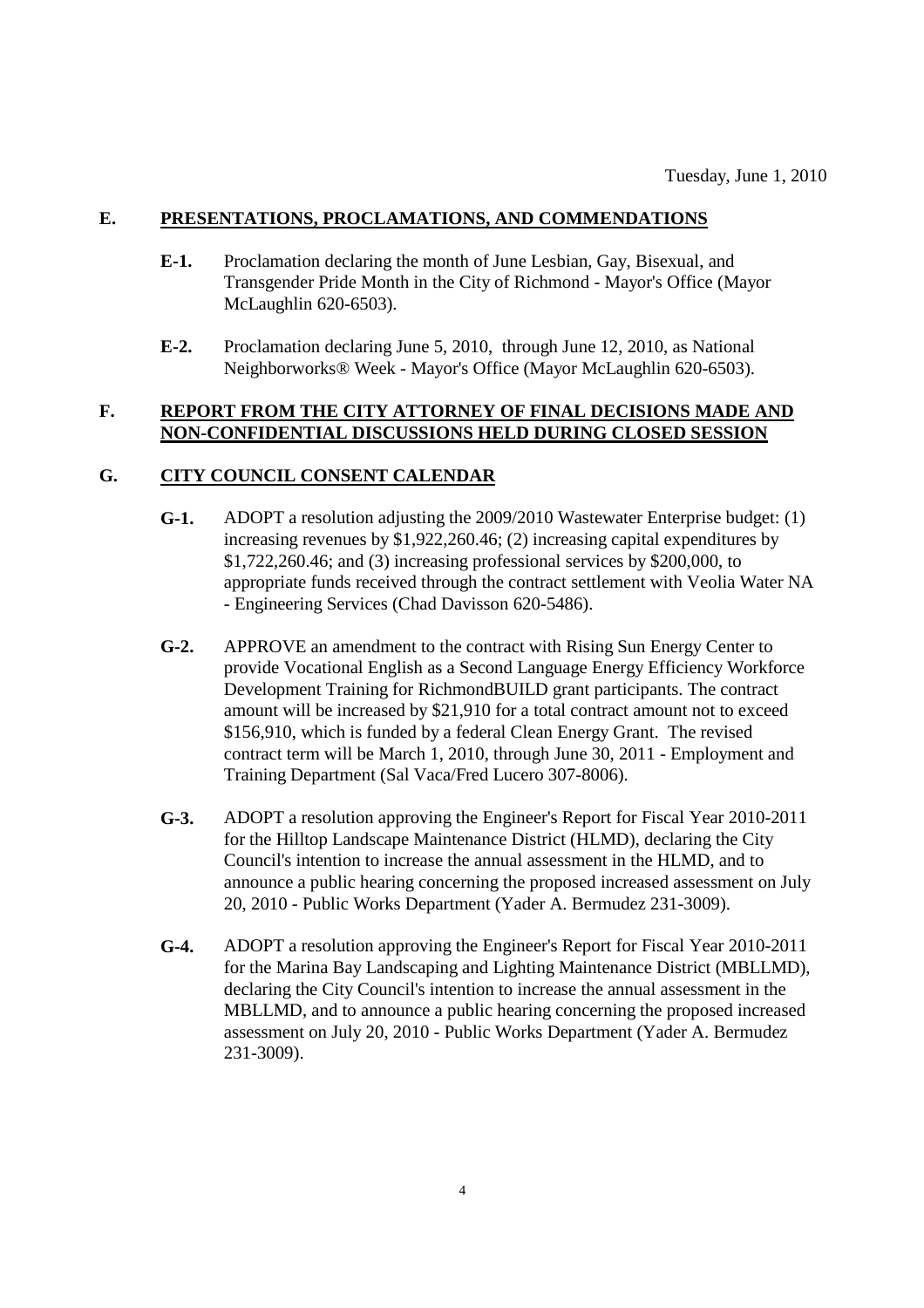- **G-5.** APPROVE a contract with Bay Cities Paving and Grading, Inc., for the construction of a temporary two-lane access road to serve the Sobrante Glen neighborhood in the amount of \$256,172.75 - Engineering Services (Edric Kwan 621-1825/Tawfic Halaby 621-1612).
- **G-6.** ADOPT a resolution authorizing the issuance and sale of, not to exceed, \$30,000,000 City of Richmond, California, 2010-2011 Tax and Revenue Anticipation Notes; approving the forms of and directing the distribution of a notice of intention to sell, an official notice of sale, a note purchase agreement, an official statement, and a continuing disclosure certificate; delegating to officers of the city authorization to award bids for or negotiate a sale of said notes; and authorizing taking of necessary actions and execution of necessary documents - Finance Department (James Goins 620-6740).
- **G-7.** ADOPT a resolution supporting waste diversion through food waste composting and authorizing the City of Richmond to accept a grant in the amount of \$60,000 from the West Contra Costa Integrated Waste Management Authority for the funding of a food waste collection outreach program - City Manager's Office (Bill Lindsay 620-6512).
- **G-8.** APPROVE the following appointment: Contra Costa County Library Commission: Ron Shoop, Richmond Library Commissioner, term expiring June 30, 2011 - Mayor's Office (Mayor McLaughlin 620-6503).
- **G-9.** ADOPT an ordinance (second reading) amending Chapter 15.04 of the Richmond Municipal Code to limit the types of land uses that may sell tobacco products - Planning and Building Services Department (Richard Mitchell 620-6706).
- **G-10.** ADOPT a resolution authorizing staff to apply for annexation of a 10-foot wide strip of land in the Kay Road right-of-way that is currently owned by Contra Costa County, and directing the city manager to submit a letter to the county treasurer acknowledging that there will be no change in property tax revenue allocation following the annexation - Engineering Services (Edric Kwan 621-1825/Steven Tam 307-8112).
- **G-11.** APPROVE the minutes for the special meeting of March 9, 2010 City Clerk's Office (Diane Holmes 620-6513).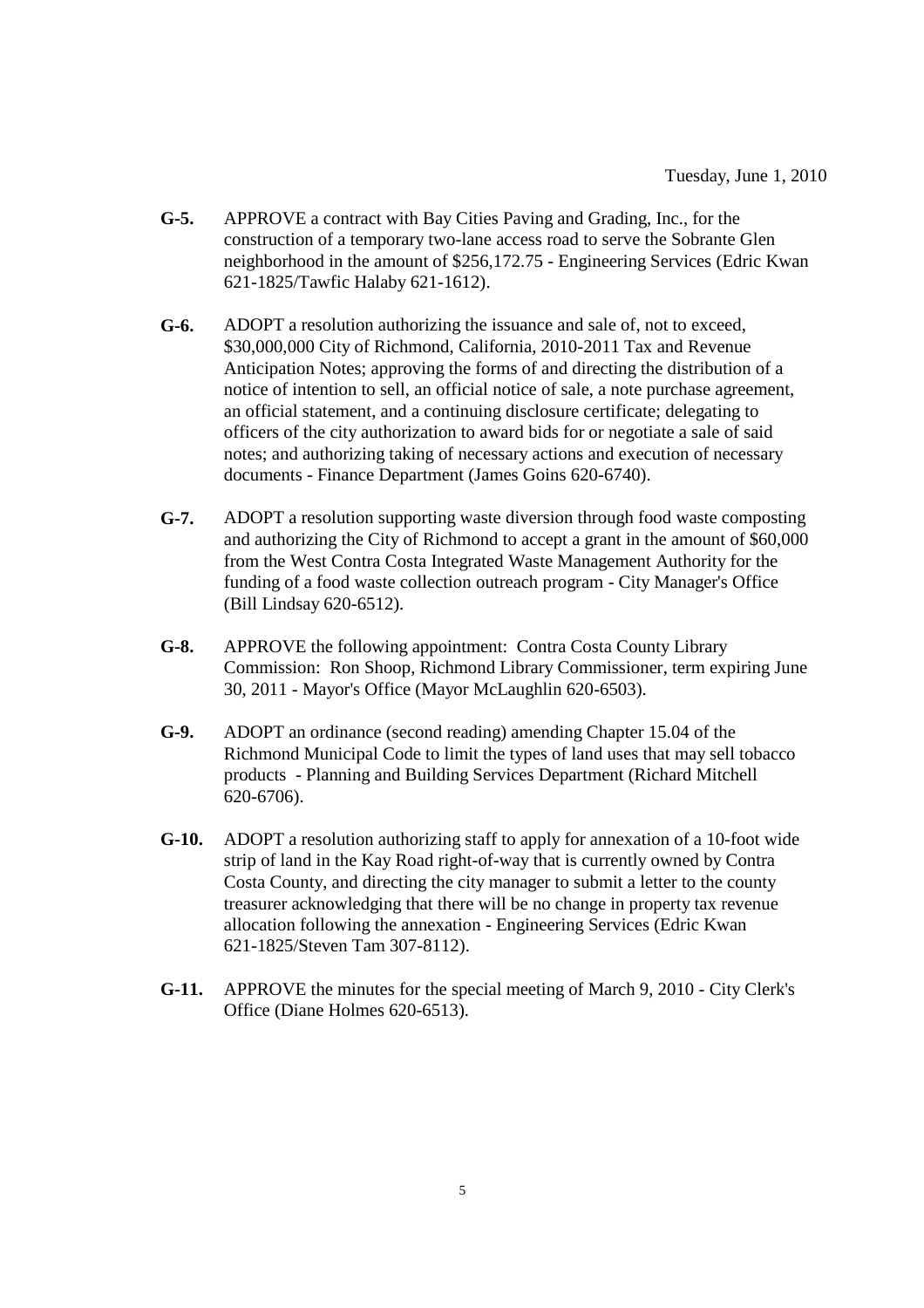**G-12.** ADOPT a resolution granting another designated period (June 2, 2010, to September 1, 2010) for the two-years additional service credit for early retirement for certain specified classifications - Human Resources Management (Leslie T. Knight 620-6600).

#### **H. PUBLIC HEARINGS**

**H-1.** RECEIVE public comment regarding the proposed wastewater rate increase to allow for additional information dissemination to the public (this hearing was continued from the May 4, 2010, City Council Meeting) - Engineering/ Wastewater (Chad Davisson 620-5486).

#### **I. RESOLUTIONS**

**I-1.** ADOPT a resolution supporting outreach and education regarding smart meters to prevent power service disconnections and urging a moratorium on the installation of new smart meters pending the outcome of an investigation by the California Public Utilities Commission (CPUC) - (Mayor McLaughlin 620-6503 and Councilmember Butt 620-6581).

#### **J. ORDINANCES**

- **J-1.** INTRODUCE an ordinance amending Chapters 9.20 and 9.21 of the Richmond Municipal Code to revise the definition of solid wastes to exclude recyclables and to allow for biweekly collection of residential food waste mixed with green waste for composting - City Manager's Office (Bill Lindsay/Jennifer Ly 620-6512).
- **J-2.** INTRODUCE an ordinance (first reading) amending Richmond Municipal Code Section 15.06.070 to clarify the scope of exemptions for official notices, traffic control signs, and danger signs - City Attorney's Office (Randy Riddle 620-6509).

#### **K. COUNCIL AS A WHOLE**

**K-1.** RECEIVE a report on the Fiscal Year 2010-2011 Operating Budget Checklist items identified by the City Council at its May 18, 2010, meeting along with the city manager and finance director recommended budget additions and PROVIDE direction to staff - Finance Department (James Goins 620-6740).

#### **L. REPORTS OF OFFICERS: STANDING COMMITTEE REPORTS, REFERRALS TO STAFF, AND GENERAL REPORTS (INCLUDING AB 1234 REPORTS)**